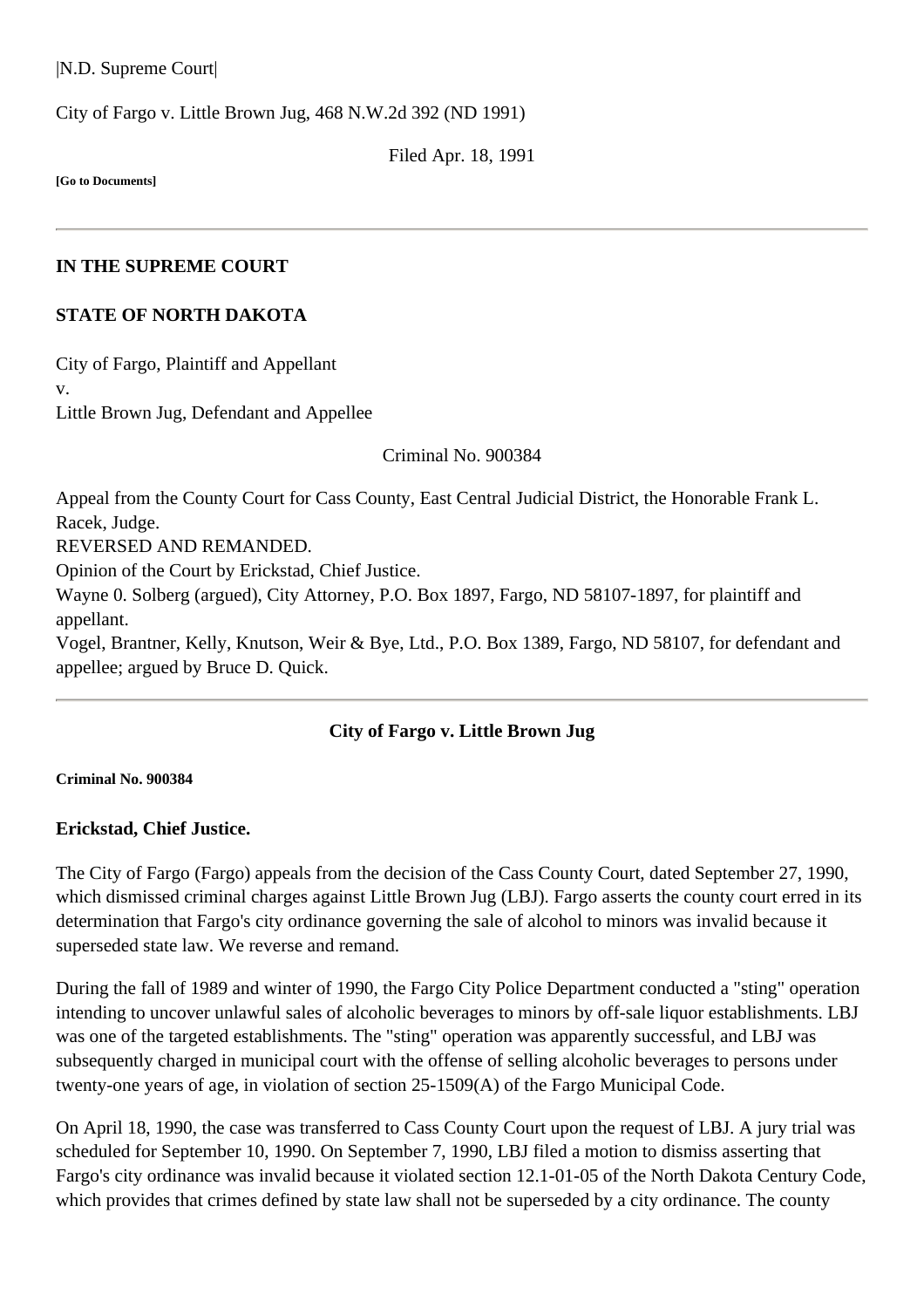court cancelled the scheduled jury trial and replaced it with a hearing on the motion to dismiss.

At the conclusion of the hearing, the county court issued its ruling from the bench. The court determined that Fargo's ordinance section 25-1509(A) violated section 12.1-01-05, N.D.C.C., by superseding section 5- 02-06, N.D.C.C. The court based its decision on the fact that Fargo's city ordinance imposes the penalty of a class B misdemeanor while the applicable state law imposes the penalty of a class A misdemeanor which contains a greater penalty.1

Both parties agree that the offense defined in section 25-1509(A) of the Fargo Municipal Code is consistent with or identical to the offense defined under state law in section 5-02-06, N.D.C.C. Both parties also agree that the principles of double jeopardy would prevent an individual from being tried and convicted under both the city ordinance and the state statute on the basis that the two state the same offense. Our only question on appeal is whether or not a city may enact an ordinance which defines an offense in language similar to state law, but provides for a lesser penalty than the state law.2

Fargo has charged LBJ with violating section 25-1509(A) of the Fargo Municipal code which reads:

"25-1509. Restrictions on sale, service or dispensing of alcoholic beverages. --

A. No licensee, his agent or employee, shall sell, serve or dispense any alcoholic beverage to a person under twenty-one years of age; and no licensee, his agent or employee, shall permit any person under twenty-one years of age to be furnished with any alcoholic beverage upon the licensed premises."

A violation of section 25-1509(A), of the Fargo Municipal Code, results in a class B misdemeanor which carries the penalty of a fine not to exceed \$500, or imprisonment not to exceed 30 days, or both such fine and imprisonment.

The state regulates the same offense under section 5-02-06, N.D.C.C., the pertinent part of which reads:

"5-02-06. Prohibitions as to persons under twenty-one years of age-Penalty-Exceptions. Except as permitted in this section, any licensee who dispenses alcoholic beverages to a person under twenty-one years of age, or who permits such a person to remain on the licensed premises while alcoholic beverages are being sold or displayed, is guilty of a class A misdemeanor."

A violation of section 5-02-06, N.D.C.C., results in a class A misdemeanor which carries the penalty of a maximum fine of \$1,000, or imprisonment for up to one year, or both such fine and imprisonment.

Our question is whether or not section 25-1509(A) of the Fargo Municipal Code violates section 12.1-01-05, N.D.C.C., which reads:

"12.1-01-05. Crimes defined by state law shall not be superseded by city or county ordinance or by home rule city's or county's charter or ordinance. No offense defined in this title or elsewhere by law shall be superseded by any city or county ordinance, or city or county home rule charter, or by an ordinance adopted pursuant to such a charter, and all such offense definitions shall have full force and effect within the territorial limits and other jurisdiction of home rule cities or counties. This section shall not preclude any city or county from enacting any ordinance containing penal language when otherwise authorized to do so by law."

This is not the first time we have had to determine whether or not a city ordinance supersedes a state statute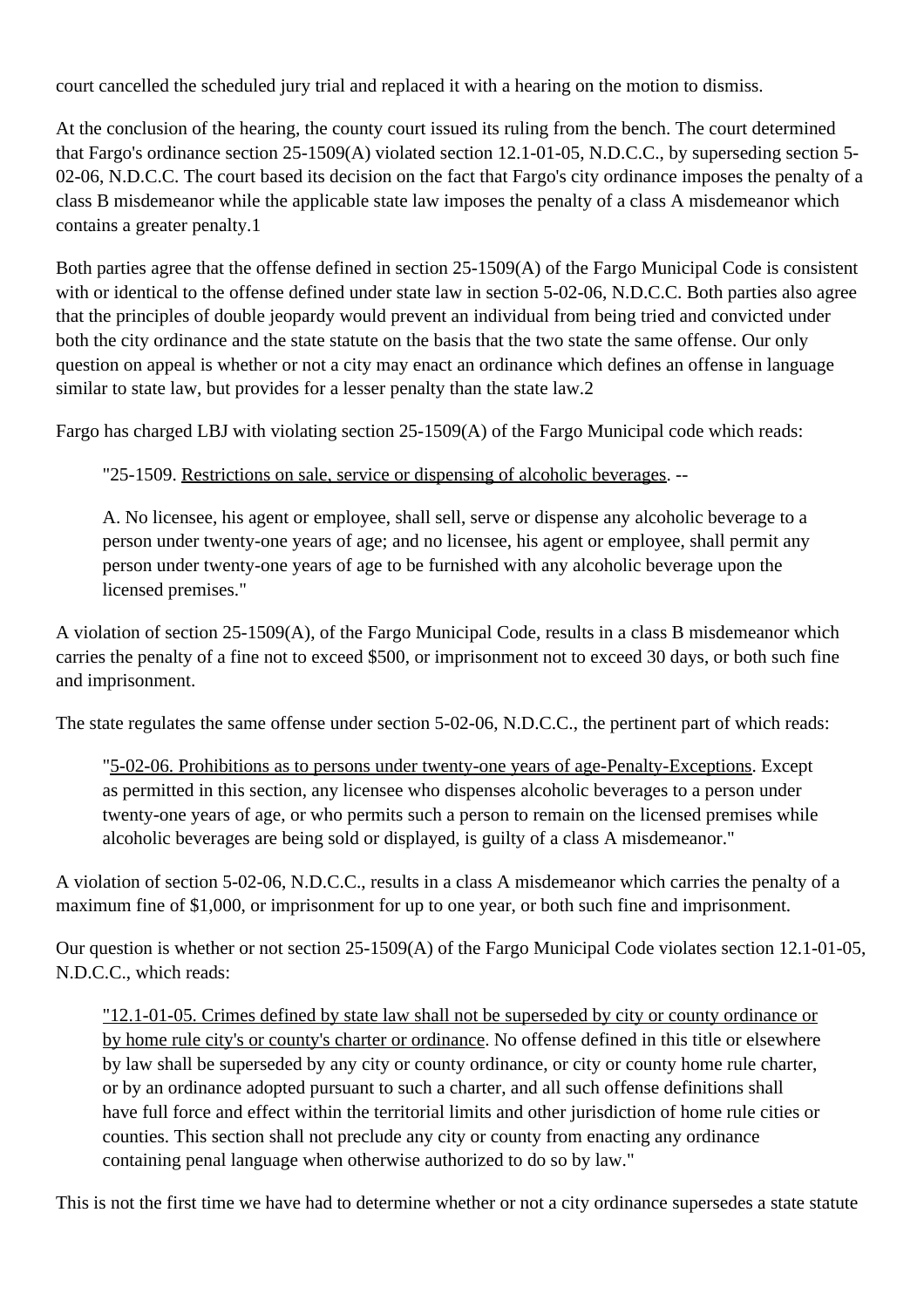in violation of section 12.1-01-05. City of Bismarck v. Schoppert, [450 N.W.2d 757](http://www.ndcourts.gov/supreme-court/opinion/450NW2d757) (N.D. 1990); City of Dickinson v. Gresz, [450 N.W.2d 216](http://www.ndcourts.gov/supreme-court/opinion/450NW2d216) (N.D. 1989); City of Bismarck v. Nassif, [449 N.W.2d 789](http://www.ndcourts.gov/supreme-court/opinion/449NW2d789) (N.D. 1989); City of Grand Forks v. Cameron, [435 N.W.2d 700](http://www.ndcourts.gov/supreme-court/opinion/435NW2d700) (N.D. 1989); City of Dickinson v. Mueller, [261](http://www.ndcourts.gov/supreme-court/opinion/261NW2d787) [N.W.2d 787](http://www.ndcourts.gov/supreme-court/opinion/261NW2d787) (N.D. 1977); See City of Bismarck v. Hoopman, [421 N.W.2d 466](http://www.ndcourts.gov/supreme-court/opinion/421NW2d466) (N.D. 1988); City of Valley City v. Berg, [394 N.W.2d 690](http://www.ndcourts.gov/supreme-court/opinion/394NW2d690) (N.D. 1986). Our decisions in Schoppert, Gresz, Nassif, Camero and Mueller focused upon alleged differences between the definition of the offense provided by the city ordinance and the definition of the offense provided by state law. This is our first opportunity to consider whether or not identically defined offense with a differing penalty violates section 12.1-01-05, N.D.C.C.

The powers of a municipality are governed by Chapter 40-05, N.D.C.C. Section 40-05-01(29), N.D.C.C., which grants municipalities the power to regulate the use and licensure of alcoholic beverages, reads:

"40-05-01. Powers of all municipalities. The governing body of a municipality shall have the power:

\* \* \* \* \* \*

29. Alcoholic beverages. To regulate the use and to regulate and license the sale of alcoholic beverages subject to the provisions contained in title 5."

We have upheld a city's regulation of the sale of alcohol to minors similar to section 25-1509(A) of the Fargo Municipal Code. See Mueller, 261 N.W.2d at 789. We recognize that the issue here was not an issue in Mueller or the other cases previously cited herein. The question in this case is whether or not Fargo may enact an ordinance which provides for a penalty less than a similar state law. The answer is that its ordinance must provide for a lesser penalty because the city is limited to a lesser penalty for all offenses than what the state law on this subject provides.

The regulation of the use and sale of alcohol by a municipality is limited to imposing a penalty equal to a class B misdemeanor. See section 40-05-06, N.D.C.C., which reads:

"40-05-06. City fines and penalties limited.

1. Except as provided in subsections 2 and 3, the fine or penalty for the violation of any ordinance, resolution, or regulation of a city may not exceed five hundred dollars, and the imprisonment may not exceed thirty days for one offense."

We have said:

"Statutes relating to the same subject matter shall be construed together and should be harmonized, if possible, to give meaningful effect to each, without rendering one or the other useless."

Westman v. N.D. Workers Comp. Bureau, [459 N.W.2d 540,](http://www.ndcourts.gov/supreme-court/opinion/459NW2d540) 541 (N.D. 1990). See also, Miles Homes v. City of Westhope, [458 N.W.2d 321,](http://www.ndcourts.gov/supreme-court/opinion/458NW2d321) 324 (N.D. 1990); Hospital Services, Inc. v. Brackey, [283 N.W.2d 174,](http://www.ndcourts.gov/supreme-court/opinion/283NW2d174) 177 (N.D. 1979). We have also recognized that implicit repeals are not favored. E.g. State By Workmen's Comp. Bureau v. Clary, [389 N.W.2d 347,](http://www.ndcourts.gov/supreme-court/opinion/389NW2d347) 349 (N.D. 1986). In order to overcome the presumption against implicit repeals, it must be shown that the conflict between the two statutes cannot be reconciled. Id.

The legislature has expressly granted to a municipality the power to regulate the use and sale of alcoholic beverages. See § 40-05-01(29), N.D.C.C. The legislature has also limited the penalty which may be imposed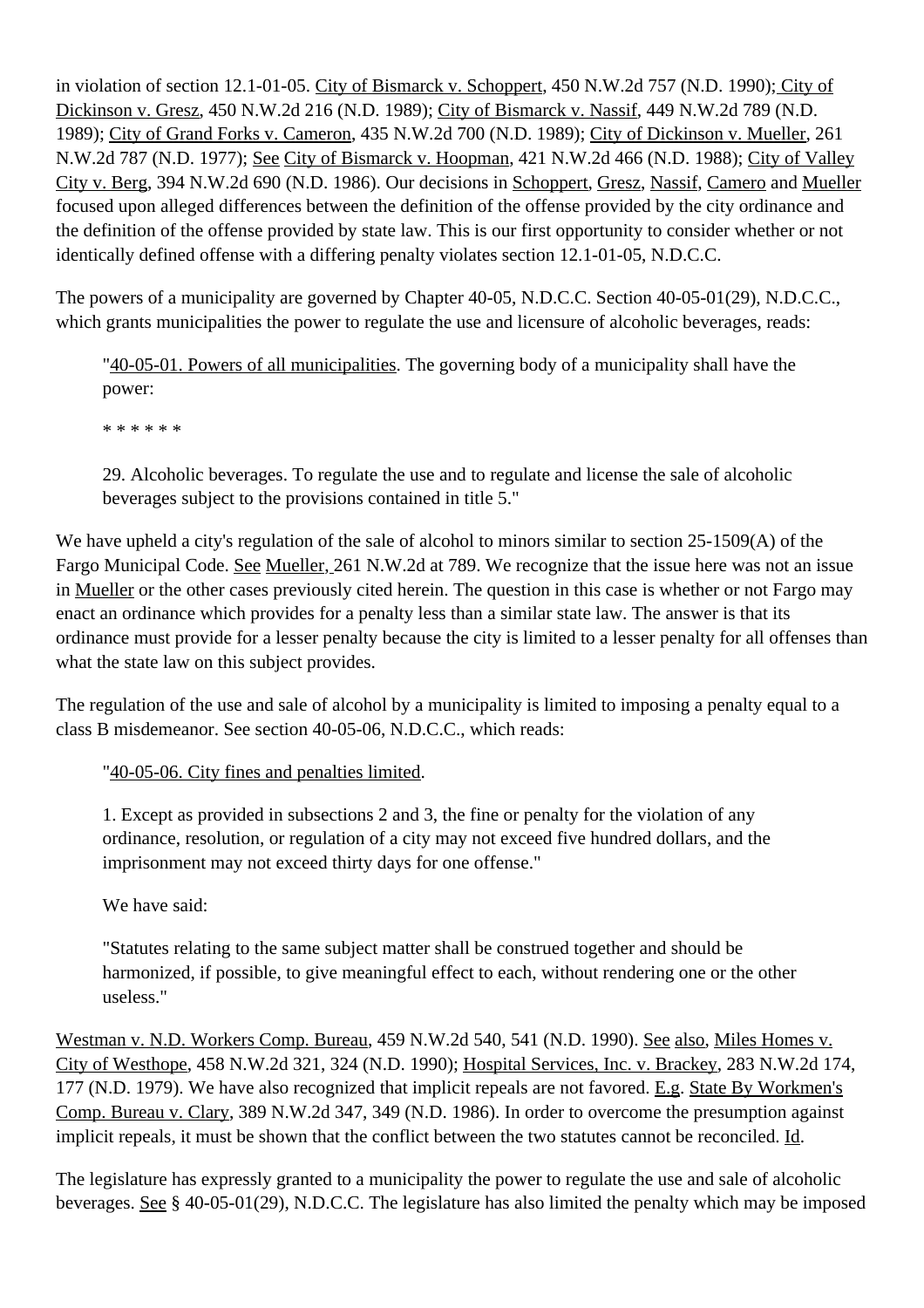by a municipality. See § 40-05-06(l), N.D.C.C. In order to harmonize the statutes granting and limiting the power of a municipality with section 12.1-01-05, N.D.C.C., and to avoid an implicit repeal of that power to regulate the use and sale of alcoholic beverages, we conclude that the prohibition in section 12.1-01-05, N.D.C.C., against a municipal ordinance superseding state law, does not prevent a municipality from enacting an ordinance with a Penalty which differs from the penalty which could be imposed under similar state law when, as here, the city has enacted an ordinance authorizing imposition of up to the maximum penalty the city may impose under state law, and the enactment is in an area of law in which the city is authorized to engage in regulation through the enactment of an ordinance.

Although we conclude that the penalty of a municipal ordinance may differ from the penalty imposed by the state law, our decision in this case is limited to those situations in which the municipality authorizes imposition of up to the maximum allowable municipal penalty which is lesser than the state law penalty for an equivalent statute.

For the reasons stated in the opinion, we reverse and remand for a trial on the merits.

Ralph J. Erickstad, C.J. H.F. Gierke III Herbert L. Meschke Vernon R. Pederson, S.J.

Pederson, Surrogate Judge, sitting in place of Levine, Justice, disqualified.

### **Footnotes:**

1. The county court seems to have relied upon our decision in City of Fargo v. Glaser, 62 N.D. 673, 244 N.W. 905 (1932). Our review of Glaser indicates that the decision in that case was based upon the determination that the city had not been granted the authority to regulate the offenses for which the defendant was being prosecuted. In the case at hand, the city has been granted the authority to regulate the use and sale of alcoholic beverages. See § 40-05-01(29), N.D.C.C. Therefore, we believe the court's reliance on Glaser was misplaced.

2. It should be noted that there may be potential constitutional questions concerning violation of the Equal Protection Clauses of our state and federal constitutions. One court has said: "The constitutional flaw in such a statute is that it vests in the charging authorities unbridled discretion to charge an offender with either of two crimes, resulting in different sentences for the same offense." City of Seattle v. Hogan, 53 Wash. App. 387, 390, 766 P.2d 1134, 1136 (1989) (citing State v. Mason, 34 Wash. App. 514, 516, 663 P.2d, 137 (1983). In Hogan, the defendant had been charged with a city ordinance identical to state law except that the city ordinance resulted in a higher penalty. While the Washington Court of Appeals determined that this resulted in violation of equal protection principles, it also determined that the appropriate remedy was to reduce the sentence to the lower state penalty. We decline to decide the Equal Protection Clause issues at this time. We do not believe those issues have been adequately raised and, even if we were to conclude that such a violation existed, LBJ would likely not benefit from such a holding because LBJ would not be immunized from prosecution. As LBJ is currently being charged with the offense which has the lesser of the two penalties, it has not been harmed.

**VandeWalle, Justice.**